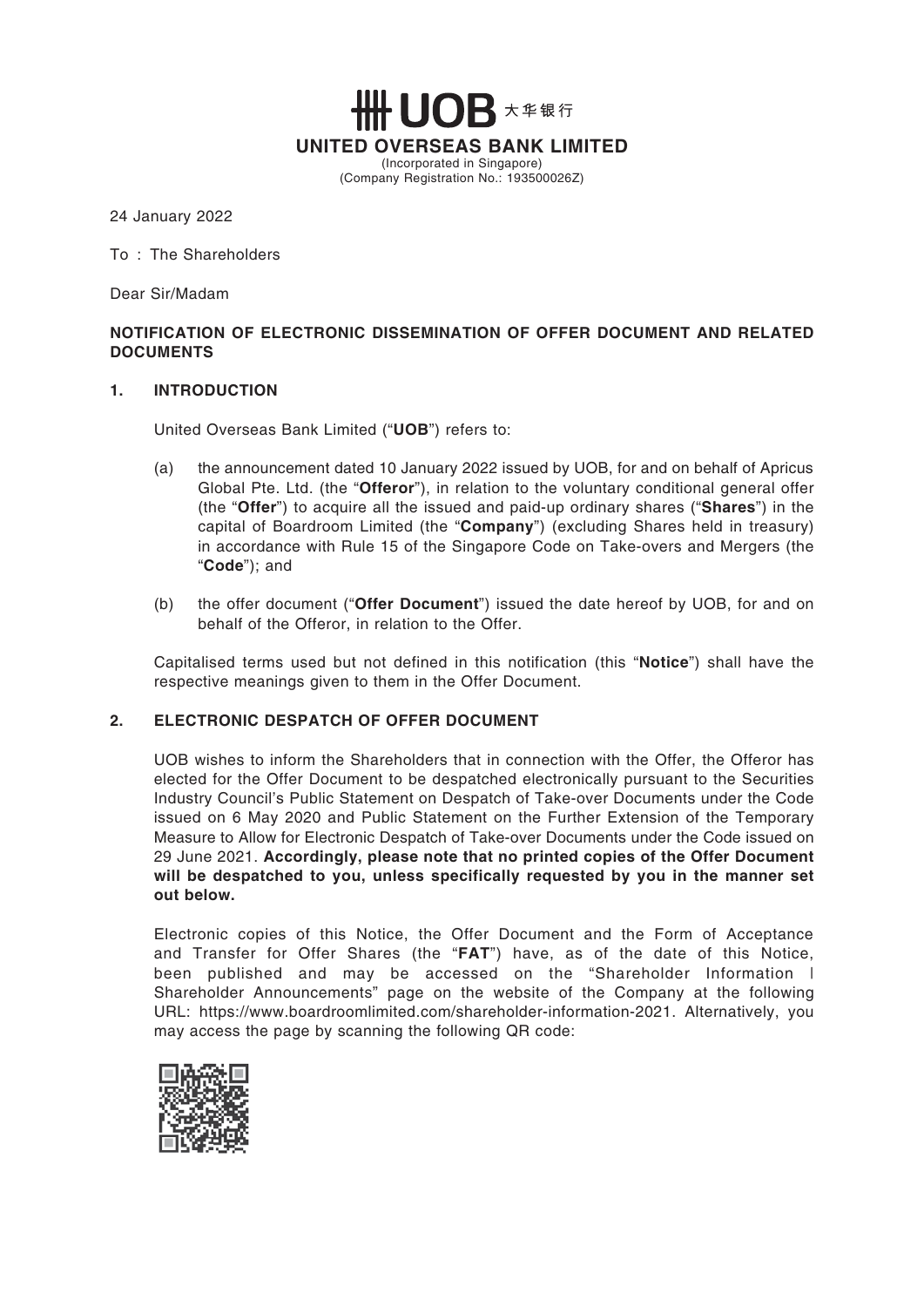A printed copy of the Offer Document may be obtained, during normal business hours and up to the Closing Date (as defined below), from the Share Registrar by submitting a request via phone (+65 6536 5355) or by email (srs.teamb@boardroomlimited.com).

A physical copy of the FAT is enclosed with this Notice.

## **3. CLOSING DATE AND PROCEDURES FOR ACCEPTANCE**

If you wish to accept the Offer in respect of all or part of your Offer Shares, please ensure that you complete and sign the FAT in accordance with the provisions and instructions in the Offer Document and the FAT and submit the duly completed and signed original FAT with the relevant share certificate(s), other document(s) of title and/or any other relevant document(s) required by the Offeror either:

- (a) **by hand**, during normal business hours, to:
	- (i) on or before 30 January 2022, Apricus Global Pte. Ltd. c/o Boardroom Corporate & Advisory Services Pte. Ltd. at 50 Raffles Place, #32-01, Singapore Land Tower, Singapore 048623; or
	- (ii) after 30 January 2022, Apricus Global Pte. Ltd. c/o Boardroom Corporate & Advisory Services Pte. Ltd. at 1 Harbourfront Avenue, #14-07, Keppel Bay Tower, Singapore 098632; or
- (b) **by post**, using the enclosed pre-addressed envelope at your own risk, to Apricus Global Pte. Ltd. c/o Boardroom Corporate & Advisory Services Pte. Ltd. at 50 Raffles Place, #32-01, Singapore Land Tower, Singapore 048623,

**so as, in each case, to arrive not later than 5.30 p.m. (Singapore time) on 21 February 2022 (the "Closing Date")**.

**The Offeror does not intend to extend the Offer beyond 5.30 p.m. (Singapore time) on the Closing Date. Notice is hereby given, pursuant to Rule 22.6 of the Code, that the Offer will not be open for acceptance beyond 5.30 p.m. (Singapore time) on the Closing Date.**

**Acceptances of the Offer must be received not later than 5:30 p.m. (Singapore time) on the Closing Date. Accordingly, acceptances received after 5.30 p.m. (Singapore time) on the Closing Date will be rejected.**

## **The procedures for acceptance of the Offer are also set out in Appendix V to the Offer Document and in the FAT.**

CPFIS Investors and SRS Investors should receive further information on how to accept the Offer from their respective CPF Agent Banks and SRS Agent Banks directly.

## **4. OVERSEAS SHAREHOLDERS**

This Notice does not constitute an offer to sell or the solicitation of an offer to subscribe for or buy any security, nor is it a solicitation of any vote or approval in any jurisdiction, nor shall there be any sale, issuance or transfer of the securities referred to in this Notice in any jurisdiction in contravention of applicable law. The Offer will be made solely by the Offer Document and the FAT, which will contain the full terms and conditions of the Offer, including details of how the Offer may be accepted. **Where there are potential restrictions on sending this Notice, the Offer Document and/or the FAT to any overseas jurisdictions, the Offeror and UOB reserve the right not to send this Notice, the Offer Document and/or the FAT to such overseas jurisdictions.**